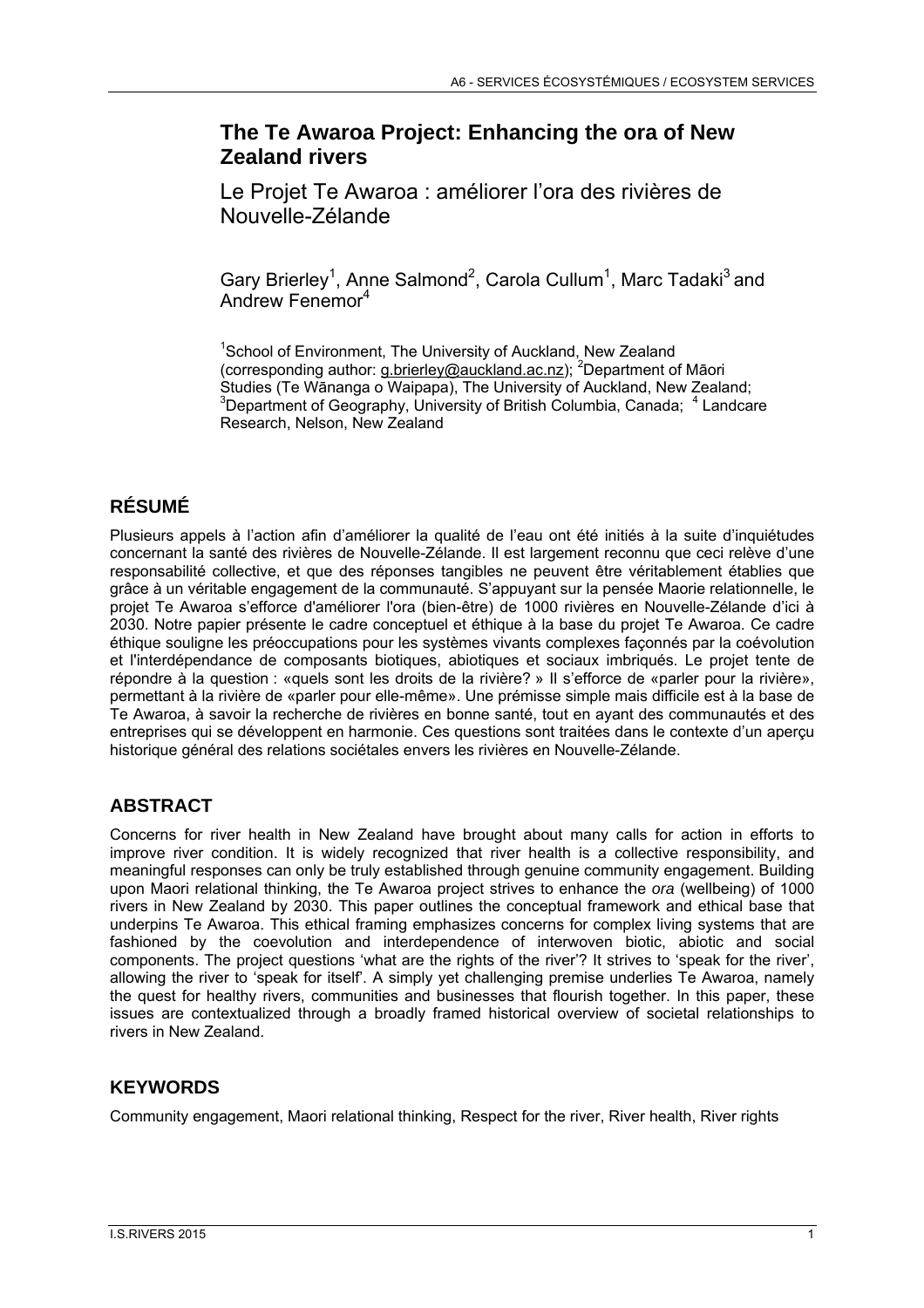#### **THE TE AWAROA PROJECT: ENHANCING THE ORA OF NEW ZEALAND RIVERS**

#### *If I am the river and the river is me – then emphatically I am dying*

#### A Maori elder lamenting at the Waitangi hearings for the Whanganui River

What does a healthy river look like? What are our responsibilities towards rivers? What are the 'rights' of the river itself? Who speaks for those rights? Here we report on a bold New Zealand initiative to address these questions.

We think it is fair to say that 'we do things differently in New Zealand'. For example, a settlement between the Whanganui River hapu and iwi and the national government in August 2014 recognised the status of the Whanganui River as a legal entity in its own right. Without wanting to appear overly optimistic, we may be on the cusp of a different set of relationships in how we are knowing and living with our rivers. The Te Awaroa Project endeavours to capture this prospect, striving to grow a national movement of New Zealanders taking action to care for their rivers, aiming to enhance the *ora* (wellbeing) of 1000 rivers by 2030 (Salmond et al., 2014). A simple yet challenging premise underlies Te Awaroa, namely the quest for healthy rivers, communities and businesses that flourish together. This sees river regeneration as much more than a matter for science, politics and governance to sort out. It entails facilitating and supporting communities and stakeholders to appreciate their rivers each and every day.

New Zealand has a distinctive biophysical and socio-cultural history. It has a remarkably diverse array of rivers for a landmass of its size. The long thin landmass stretches 1500 km (29-53°S, 165-176°E). Volcanic landscapes of the North Island contrast starkly with mountainous, glaciated landscapes of the South Island. Over 80 million years of evolution as a separate land mass, the island biogeography has fashioned a distinctive suite of endemic animals, fungi and plants that either evolved from Gondwanan origins or were conveyed across oceans. Although much of the country has a temperate maritime climate, some regions have alpine, semi-arid and subtropical conditions. It is one of the last settled areas on Earth. Before the arrival of humans, around 80% of New Zealand was covered by forest, with only high alpine, wet, infertile and volcanic areas without trees.

Since their settlement of New Zealand around 1320AD, Maori adaptations from origins in tropical lands entailed rapid emergence of cosmology, language, food, architecture and lifestyles. Although rivers were used extensively for water and food production, as well as providing resources for clothing and homes, engagement with landscapes and ecosystems extended well beyond concerns for provision of resources. With no distinction between nature and culture, Maori embodied landscapes with ancestral powers, recognising the interdependence of human and natural systems. Indeed, individual identity is defined as much by relationships to the land (my river, my mountain, my sea) as by relationships to human family and ancestors. Despite these connections, Maori made extensive use of fire to clear around half the forest cover of New Zealand prior to European settlement.

The colonial period since 1769 has also been characterized by remarkable adaptation. Many early settlers engaged substantively with Maori. The Treaty of Waitangi (1840) recognized Maori rights as traditional owners, with particular emphasis upon protection of land and sea resources. As time went by, however, there was a marked transition in societal relationships to land and river systems. As evidenced across much of the planet, a command and control ethos prevailed, viewing human activities separately from 'natural' river functions. Much of the remaining forest was cleared, leaving forests over around 23% of the land today. Agriculture has been the mainstay of the economy – initially through sheep, and subsequently through dairy production. Hydropower development, flow regulation schemes, agricultural intensification and stopbank construction became *de rigeur* for most large rivers. Many rivers have been transformed, impacting markedly upon their health.

Awareness and concern for water quality, erosion and sedimentation, loss of places to swim and fish, and compromised biodiversity values have engendered a courageous suite of conservation and rehabilitation interventions in recent decades. Despite these initiatives, many New Zealanders remain gravely concerned for prevailing river values and trajectories of river health, seriously questioning the contention of tourism campaigns that market *100% Pure* or *Clean and Green* New Zealand. Viewing river health as a 'canary in the cage' (a measure of our relations to the land in which we dwell) highlights the imperative to engender new relationships to our rivers.

Foundation principles incorporated within the Te Awaroa project build upon Maori relationships to river systems. These framings recognize river systems as complex and emergent networks that extend